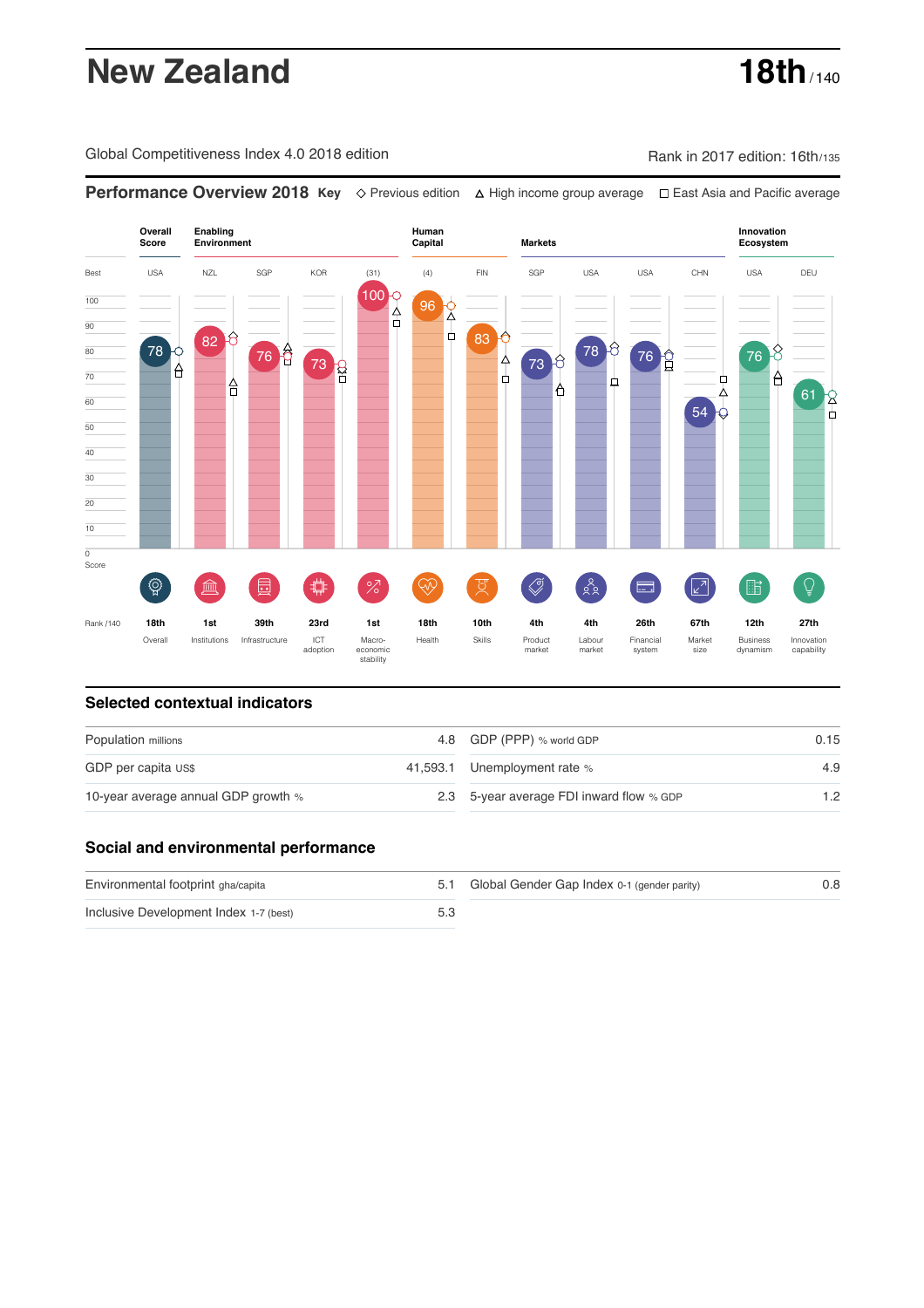## **New Zealand 18th**/140

| <b>Index Component</b>                                                   | Value    | Score *              | Rank/140       | <b>Best Performer</b>       |
|--------------------------------------------------------------------------|----------|----------------------|----------------|-----------------------------|
| 逦<br>Pillar 1: Institutions 0-100 (best)                                 |          | 81.6 $\sqrt{ }$      | 1              | <b>New Zealand</b>          |
| 1.01 Organized crime 1-7 (best)                                          | 6.1      | 84.3 ↓               | $\overline{7}$ | Finland                     |
| 1.02 Homicide rate /100,000 pop.                                         | 1.0      | $98.4 =$             | 31             | Multiple (9)                |
| 1.03 Terrorism incidence 0 (very high) -100 (no incidence)               | 100.0    | 100.0 ↑              | 36             | Multiple (24)               |
| 1.04 Reliability of police services 1-7 (best)                           | 6.2      | 86.9 ↓               | 8              | Finland                     |
| 1.05 Social capital 0-100 (high)                                         | 66.1     | 66.1 ↓               | 2              | Australia                   |
| 1.06 Budget transparency 0-100 (best)                                    | 88.5     | $88.5 =$             | 8              | Multiple (2)                |
| 1.07 Judicial independence 1-7 (best)                                    | 6.3      | 89.0 ↓               | 3              | Finland                     |
| 1.08 Efficiency of legal framework in challenging regulations 1-7 (best) | 5.2      | 69.9 $\sqrt{ }$      | 6              | Finland                     |
| 1.09 Freedom of the press 0-100 (worst)                                  | 13.6     | 86.4 ↑               | 8              | Norway                      |
| 1.10 Burden of government regulation 1-7 (best)                          | 4.4      | $56.2$ ↑             | 19             | Singapore                   |
| 1.11 Efficiency of legal framework in settling disputes 1-7 (best)       | 5.3      | $72.4 \; \downarrow$ | 10             | Singapore                   |
| 1.12 E-Participation Index 0-1 (best)                                    | 0.98     | $98.3$ 1             | 5              | Multiple (3)                |
| 1.13 Future orientation of government 1-7 (best)                         | 5.0      | 65.9 $\sqrt{ }$      | 15             | Singapore                   |
| 1.14 Incidence of corruption 0-100 (best)                                | 89.0     | 89.0 ↓               | $\mathbf{1}$   | New Zealand                 |
| 1.15 Property rights 1-7 (best)                                          | 6.0      | 83.6 $\sqrt{ }$      | 10             | Finland                     |
| 1.16 Intellectual property protection 1-7 (best)                         | 6.0      | 83.2 $\sqrt{ }$      | 8              | Finland                     |
| 1.17 Quality of land administration 0-30 (best)                          | 26.0     | $86.7 =$             | 15             | Singapore                   |
| 1.18 Strength of auditing and reporting standards 1-7 (best)             | 6.0      | 83.9 $\sqrt{ }$      | 9              | Finland                     |
| 1.19 Conflict of interest regulation 0-10 (best)                         | 9.3      | $93.0 =$             | $\mathbf{1}$   | Multiple (2)                |
| 1.20 Shareholder governance 0-10 (best)                                  | 7.0      | $70.0 =$             | 24             | Kazakhstan                  |
|                                                                          |          |                      |                |                             |
| 員<br>Pillar 2: Infrastructure 0-100 (best)                               |          | 76.1 ↓               | 39             | Singapore                   |
| 2.01 Road connectivity index 0-100 (best)                                | 70.1     | $70.1 =$             | 56             | <b>United States</b>        |
| 2.02 Quality of roads 1-7 (best)                                         | 4.7      | 61.3 $\uparrow$      | 39             | Singapore                   |
| 2.03 Railroad density km of roads/square km                              | 15.4     | $38.5 =$             | 47             | Multiple (20)               |
| 2.04 Efficiency of train services 1-7 (best)                             | 3.9      | 48.3 ↑               | 48             | Switzerland                 |
| 2.05 Airport connectivity score                                          | 96,703.9 | 62.0 $\sqrt{ }$      | 43             | Multiple (8)                |
| 2.06 Efficiency of air transport services 1-7 (best)                     | 5.5      | 74.3 ↓               | 26             | Singapore                   |
| 2.07 Liner Shipping Connectivity Index 0-157.1 (best)                    | 33.1     | 33.1 ተ               | 50             | Multiple (4)                |
| 2.08 Efficiency of seaport services 1-7 (best)                           | 5.1      | 68.8 $\sqrt{ }$      | 23             | Singapore                   |
| 2.09 Electrification rate % pop.                                         | 100.0    | $100.0 =$            | 1              | Multiple (66)               |
| 2.10 Electric power transmission and distribution losses % output        | 6.4      | $97.5$ ↑             | 35             | Multiple (9)                |
| 2.11 Exposure to unsafe drinking water % pop.                            | 2.4      | $99.6 =$             | 29             | Multiple (23)               |
| 2.12 Reliability of water supply 1-7 (best)                              | 6.0      | 83.7 $\downarrow$    | 30             | Switzerland                 |
| ₽<br>Pillar 3: ICT adoption 0-100 (best)                                 |          | 73.4 ↑               | 23             | Korea, Rep.                 |
| 3.01 Mobile-cellular telephone subscriptions /100 pop.                   | 136.0    | $100.0 =$            | 30             | Multiple (68)               |
| 3.02 Mobile-broadband subscriptions /100 pop.                            | 101.6    | n/a                  | 26             | <b>United Arab Emirates</b> |
| 3.03 Fixed-broadband Internet subscriptions /100 pop.                    | 33.6     | 67.2 ↑               | 20             | Switzerland                 |
| 3.04 Fibre Internet subscriptions /100 pop.                              | 5.2      | n/a                  | 35             | Korea, Rep.                 |
| 3.05 Internet users % pop.                                               | 88.5     | 88.5 ↑               | 17             | Iceland                     |
| <sup>%</sup> Pillar 4: Macroeconomic stability 0-100 (best)              |          | 100.0 个              | 1              | Multiple (31)               |
| 4.01 Inflation annual % change                                           | 1.2      | 100.0 $\uparrow$     | 1              | Multiple (74)               |
| 4.02 Debt dynamics 0-100 (best)                                          | 100.0    | $100.0 =$            | 1              | Multiple (36)               |
|                                                                          |          |                      |                |                             |
| Ğ,<br>Pillar 5: Health 0-100 (best)                                      |          | 96.2 $\downarrow$    | 18             | Multiple (4)                |
| 5.01 Healthy life expectancy years                                       | 70.8     | 96.2 $\sqrt{ }$      | 17             | Multiple (4)                |
| 성<br>Pillar 6: Skills 0-100 (best)                                       |          | 83.2 $\sqrt{ }$      | 10             | <b>Finland</b>              |
| 6.01 Mean years of schooling Years                                       | 13.1     | $87.3 =$             | 7              | Finland                     |
| 6.02 Extent of staff training 1-7 (best)                                 | 4.9      | 64.5 $\sqrt{ }$      | 21             | Switzerland                 |
| 6.03 Quality of vocational training 1-7 (best)                           | 5.0      | 66.7 ↓               | 18             | Switzerland                 |
| 6.04 Skillset of graduates 1-7 (best)                                    | 5.0      | 66.9 ↓               | 17             | Switzerland                 |
| 6.05 Digital skills among population 1-7 (best)                          | 5.2      | 70.0 ↓               | 20             | Sweden                      |
| 6.06 Ease of finding skilled employees 1-7 (best)                        | 4.4      | 56.6 ↓               | 51             | <b>United States</b>        |
| 6.07 School life expectancy Years                                        | 18.9     | $100.0 =$            | 7              | Multiple (9)                |
| 6.08 Critical thinking in teaching 1-7 (best)                            | 5.3      | 72.4 ↑               | 5              | <b>United States</b>        |
| 6.09 Pupil-to-teacher ratio in primary education Ratio                   | 14.5     | $88.8 =$             | 44             | Multiple (6)                |